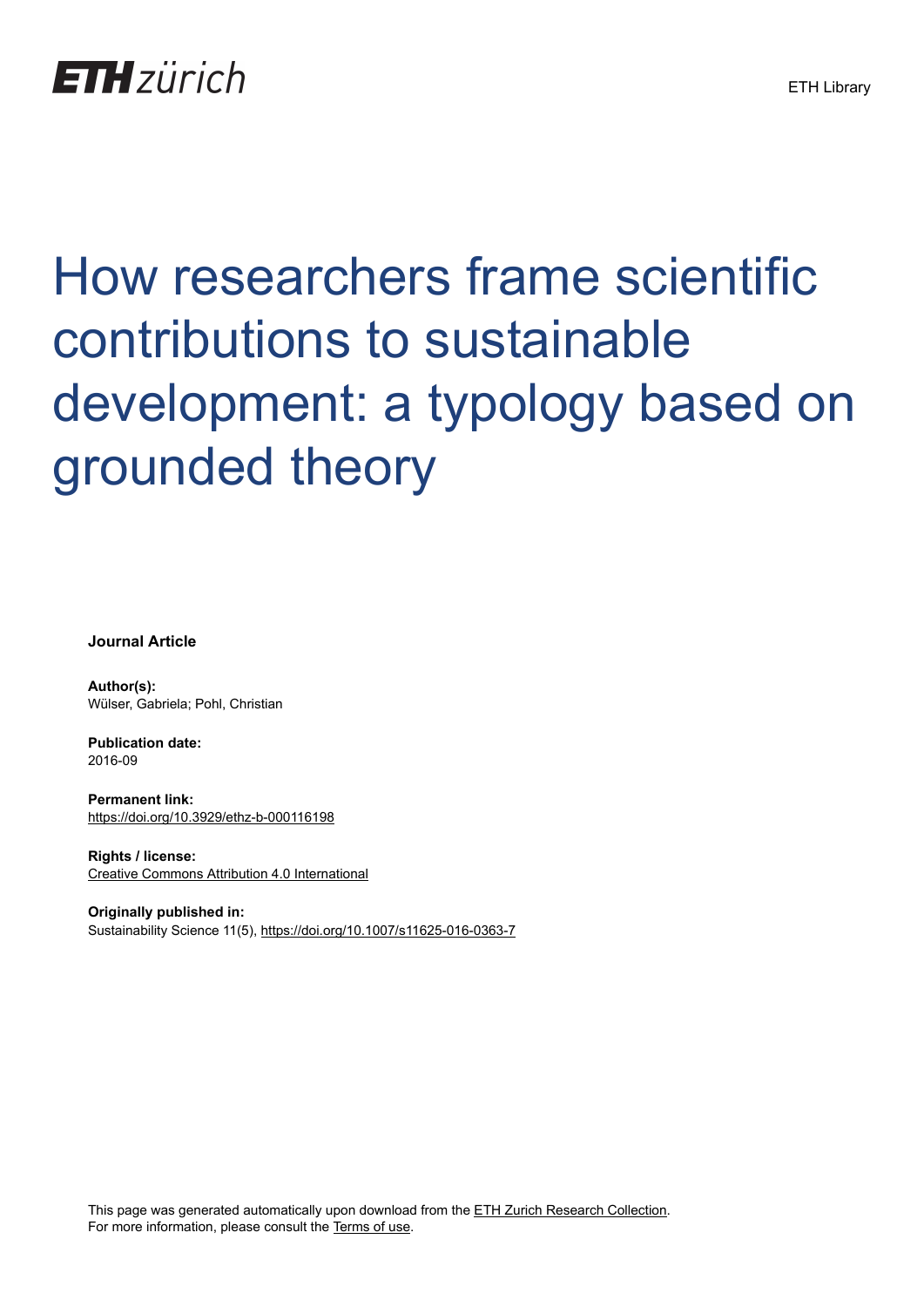ORIGINAL ARTICLE



## How researchers frame scientific contributions to sustainable development: a typology based on grounded theory

Gabriela Wuelser<sup>1,2</sup> · Christian Pohl<sup>2</sup>

Received: 6 July 2015 / Accepted: 3 April 2016 / Published online: 18 April 2016 © The Author(s) 2016. This article is published with open access at Springerlink.com

Abstract Given that research on sustainable development usually relates to real-world challenges, it requires researchers to align scientific knowledge production with concrete societal problem situations. To empirically explore how researchers frame scientific contributions when designing and planning projects, we conducted a qualitative study on land use–related projects based on the methodology of grounded theory. We identified major influence factors and various types of research design. Among the factors that influence project framing, scientific considerations were found to be more important than expected. Core characteristics of project framings concerned (a) type of scientific contributions envisaged; (b) real-world sustainability challenges addressed, and (c) researchers' conceptions of how knowledge would reach its addressees. Three different types of project framing were found, suggesting that framing strongly depends on (the researchers' perception of) how well a real-world problem situation is understood scientifically and how strongly are societal actors aware of the problem and act upon it. The spectrum of how researchers planned that knowledge would reach its addressees comprised communicating results to interactive conceptions allowing for mutual learning throughout the research

Handled by Masaru Yarime, Graduate School of Public Policy (GraSPP), University of Tokyo, Japan.

 $\boxtimes$  Gabriela Wuelser gabriela.wuelser@env.ethz.ch

- <sup>1</sup> Department of Environmental Systems Science, USYS TdLab, ETH Zurich, CHN K78, Universitaetstrasse 16, 8092 Zurich, Switzerland
- Network for Transdisciplinary Research (td-net), Swiss Academies of Arts and Sciences, P.O. Box, 3001, Bern, Switzerland

process. The typology reveals a variety of useful and promising project framings for sustainable development research. The typology may serve to reconcile conceptual ideals and expectations with researchers' realities.

Keywords Sustainability research · Project framing · Research design - Science–policy nexus - Grounded theory - Science studies

#### Introduction

Research for sustainable development is directed at triggering or supporting sustainability-oriented societal change. It serves to improve our knowledge and understanding for reconsidering the way we meet our needs. This usually implies aligning scientific knowledge production with societal problem situations, which requires going beyond disciplinary boundaries and the realm of science (Gallopin et al. [2001\)](#page-11-0). A number of approaches are being explored to meet this extended demand, including (transformative) sustainability science (Kates et al. [2001](#page-11-0); Komiyama and Takeuchi [2006](#page-11-0)), boundary work (Guston [2001](#page-11-0)), (open) knowledge systems (Cash et al. [2003](#page-11-0); Tabara and Chabay [2013\)](#page-12-0), integrative research (Van Kerkhoff [2013](#page-12-0)), and transdisciplinary research (Hirsch Hadorn et al. [2008](#page-11-0); Jahn et al. [2012](#page-11-0)). These approaches are accompanied by studies that observe, structure, or critically reflect on research practice (Enengel et al. [2012;](#page-11-0) Miller [2013](#page-12-0); Pohl et al. [2010](#page-12-0); Van Kerkhoff and Szlezák [2010\)](#page-12-0), for instance, to reveal factors of success or failure (Clark et al. [2011](#page-11-0); Harris and Lyon [2013;](#page-11-0) Polk [2014](#page-12-0); Van Kerkhoff and Szlezák [2010;](#page-12-0) Wiek et al. [2012](#page-12-0)) or to uncover research (er)s' underlying normative assumptions (Couix and Hazard [2013](#page-11-0); Lélé and Kurien [2011\)](#page-12-0). However, the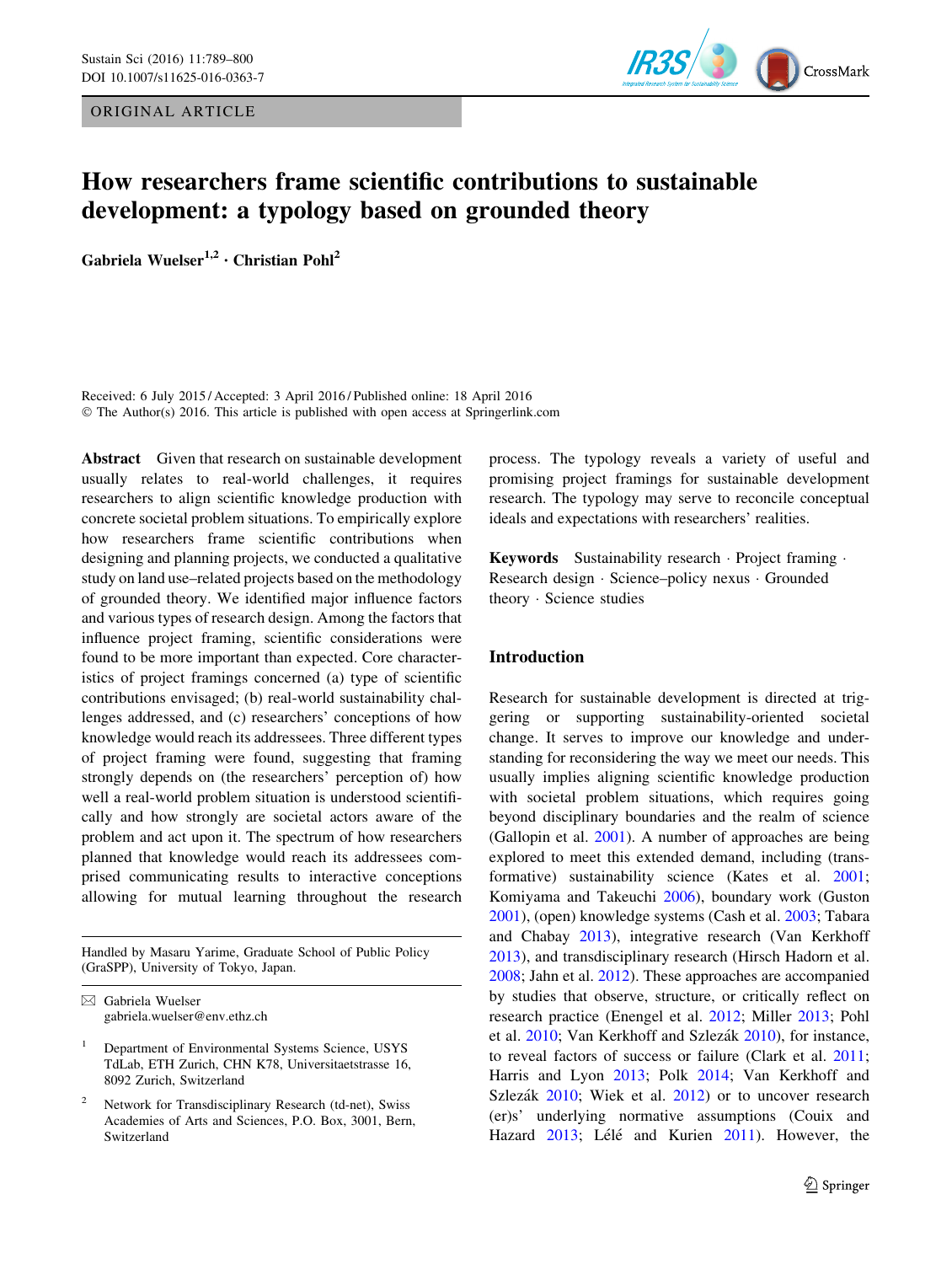question of how researchers do master aligning research with real-world knowledge needs has not been addressed comprehensively so far.

The stage of designing projects and defining research questions crucially influences societal relevance of research, as will be elaborated on below. Therefore, we analyzed how researchers actually link scientific contributions to sustainable development, that is, how they orient the contents of their projects toward sustainability-related real-world problems in the designing and planning stage. The following were our two main research questions:

(a) Which factors influence project framing?

(b) Based on which characteristics can project framings be distinguished?

The insights we gained may serve as a heuristic, and inspire theoretical concepts and principles for project framing in sustainability research that are more strongly related to researchers' realities.

Our analysis is structured as follows: First, we position our analysis in the current discussion on aligning scientific knowledge production with societal problem situations. After explaining our method, we present the patterns we found in researchers' project framings. We then discuss the extent to which these patterns are congruent with, or add new insights to, the current understanding of research for sustainable development. We summarize our findings in a typology of how researchers frame scientific contributions to sustainable development.

#### Framing research for sustainable development

When defined as "research that is directed at supporting sustainable development by providing knowledge about whether change is needed, and if so, how it can be brought about'' (Wuelser et al. [2012,](#page-12-0) p. 82), research for sustainable development is conceived of as the process of generating scientific knowledge in conjunction with tackling sustainability challenges in the real world. In the literature, we found three issues being discussed with respect to making this connection when setting up and developing projects a stage we refer to as project or research framing.

First, project framing is crucial because defining questions implies constraining possible answers. Project framing bears the risk of providing right answers to wrong questions (Kriebel et al. [2001\)](#page-11-0). A research project, however, can provide insights only into those aspects of a sustainability issue that are analyzed. These aspects are selected in the stage of designing projects and defining research questions. Moreover, the manner in which a realworld sustainability challenge is perceived constrains or anticipates what is later regarded as a good solution to it (Rittel and Webber [1973\)](#page-12-0). For research that aims at societal relevance, there have been calls for considering societal problem perceptions and knowledge requirements in the process of defining problems and research questions (Hirsch Hadorn et al. [2008](#page-11-0)).

Second, disciplinary perspectives are crucial. Science provides and advances understandings of phenomena in conformity with a discipline's body of knowledge and conventions of good science (Fleck [1986\)](#page-11-0). Disciplinary framings are not neutral to a societal sustainability challenge, as has, for instance, been shown in the case of tropical forest protection (Lélé and Kurien  $2011$ ) or alpine grassland restoration (Couix and Hazard [2013\)](#page-11-0). Disciplinary framings reduce the complexity of real-world situations to the aspects relevant for the respective discipline, such as a natural area's genetic diversity or economic value. Further reduction in complexity may come along with ideals of what would characterize a more sustainable situation, such as higher genetic diversity or higher earnings.

Third, connecting science to real-world challenges is crucial. This issue is discussed extensively in the literature in terms of how to organize the boundary between science and policy, that is, between ''communities with different views of what constitutes reliable or useful knowledge'' (Clark et al. [2011,](#page-11-0) p. 1). Aspects discussed in this context include communicating scientific results or integrating societal actors into knowledge co-production (Cash et al. [2006](#page-11-0); Hirsch Hadorn et al. [2008;](#page-11-0) Krutli et al. [2010](#page-11-0); Polk [2014](#page-12-0); Sarewitz and Pielke Jr. [2007;](#page-12-0) Wuelser et al. [2012](#page-12-0)).

In this study, we integrate these aspects by empirically exploring researchers' practice of project framing. The focus on researchers' perspectives on project framing allowed us to stay open to all sorts of project-framing models, that is, to investigate whether, when, why, and how other people's knowledge, perspectives, and positions influence this process, among other things. Therefore, we look at a whole range of sustainable development–related research. We do not limit ourselves to collaborative, participatory, or transdisciplinary projects (see Methods). Therefore, how researchers orient their projects in the initiatory stage to the societal concern of sustainable development is approached here by *describing what* researchers think should be studied, and why and how they conceive of the knowledge to be useful for handling a particular sustainability challenge.

#### Methods

We used the qualitative methodology of grounded theory for analyzing problem framings as perceived by researchers—expressed in their own words—and to understand the underlying reasoning (Denzin and Lincoln [2005\)](#page-11-0).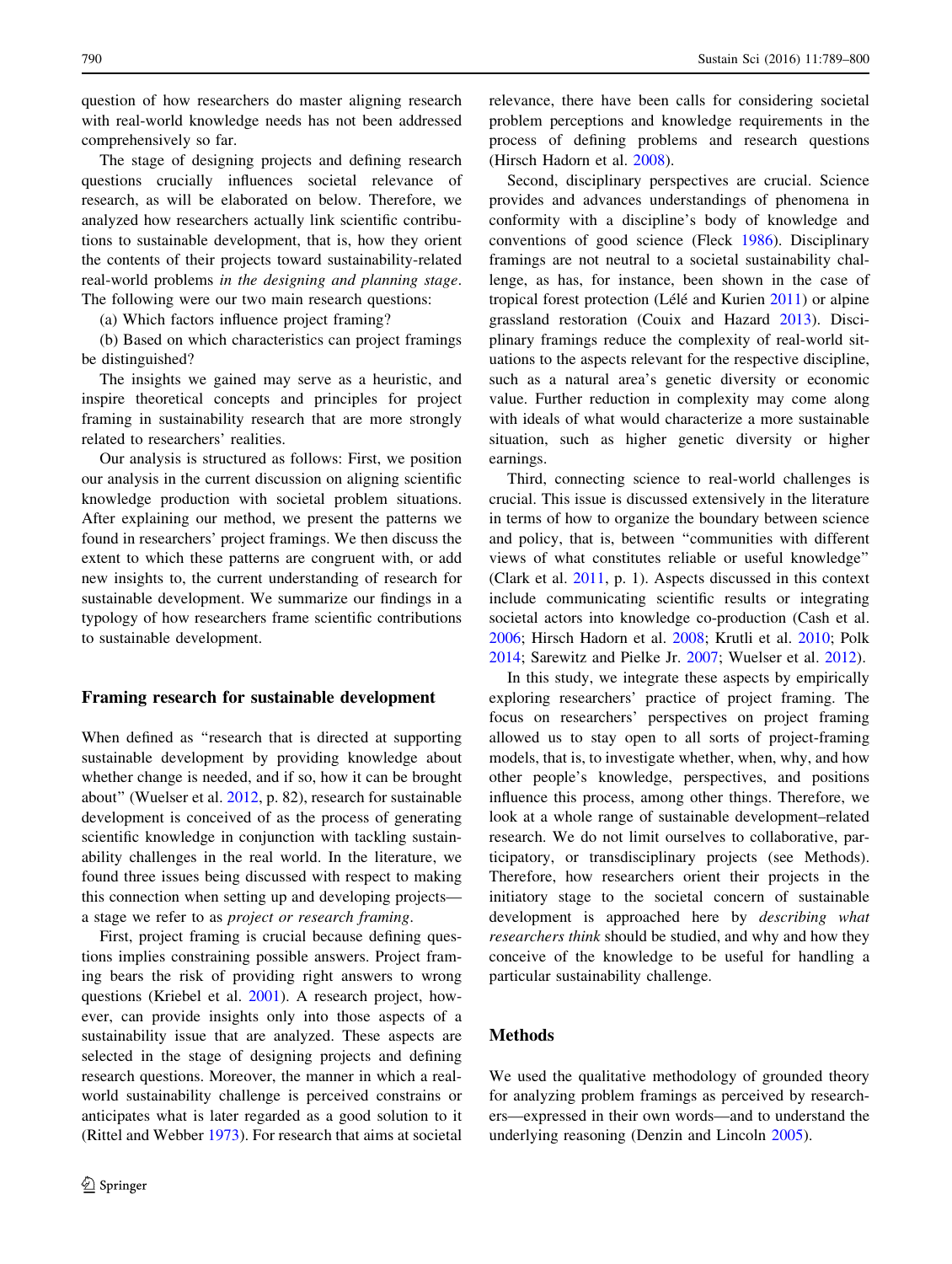The full sample of projects comprised ten recent Swiss state-of-the-art research projects that, according to the proposals or personal communications, aimed explicitly to contribute to sustainable development. Projects related to land use issues and those in which the object of research or research context was a societally relevant sustainability challenge were selected. In line with the requirements of qualitative analysis, a heterogeneous sample of projects was compiled. The selected projects differed in terms of (a) the focus with respect to sustainability objectives, (b) disciplines involved (natural and social scientific), (c) form of research conducted (basic or applied; disciplinary, inter-, and transdisciplinary), (d) form of knowledge generated (systems, target, and transformation knowledge), (e) economic development context in which the research was conducted (industrialized and developing countries), and (f) project size (Table 1).

We collected data by semi-structured interviews (Flick [2002\)](#page-11-0) and content analysis of research proposals. Following theoretical sampling (Corbin and Strauss [2008\)](#page-11-0), a set of 12 full interviews with PhD students, post-docs, and senior scientists was conducted, complemented later by four shorter interviews with supervising professors. The main criterion for selecting the interview participants was their involvement in setting up the projects, because these persons were assumed to know the most about the reasons for choosing the respective project designs. At the time of the interviews, several projects were ongoing, while others had just been finished. All interviews were recorded and transcribed.

To mutually relate, compare, and adjust data collection, analysis, summarizing paraphrases, and interpretation, these tasks were conducted iteratively and recursively, as suggested in the methodology of grounded theory. This allowed us to not only thoroughly study the individual cases while being open to all sorts of characteristics that distinguish project framings but also to develop the respective characterizing categories during the course of the study (Corbin and Strauss [2008](#page-11-0); Glaser and Strauss [1967](#page-11-0)).

#### Results

The results presented below were obtained using six showcase projects that typify the range of project framings identified (Table [2\)](#page-4-0). For the sake of clarity, the characterizing categories represent ideal–typical simplifications (Weber [1962\)](#page-12-0) of what are mostly smooth transitions in reality.

#### Factors influencing research project development

Most of the factors influencing project development were revealed from the interviewees' accounts of how project ideas arose. These factors were found to be either of a scientific nature or of a practical nature, that is, inspired by a real-world problem situation (Fig. [1\)](#page-5-0).

Scientific influence factors  $(1)$  are the available scientific resources as well as the scientific relevance attributed to certain topics and methods. Both scientific resources and relevance are related mostly to researchers' own specialized fields. The exception was the project MOUNT, which was explicitly being constructed as an interconnected, interdisciplinary endeavor, thus involving repeated discussions in the stage of project framing on the disciplines or fields to include.

Scientific resources (1a) encompass current state of knowledge, methods and approaches of the field, and methodological competences and infrastructure available to the project team. The simulation models available, for instance, allow researchers to consider certain system parameters but hinder them from considering others:

| Project (abbr.)<br>(Number of interviews) | Project (short title)                        | Discipline/field                          | Country        |
|-------------------------------------------|----------------------------------------------|-------------------------------------------|----------------|
| POLL $(2)$                                | Ecosystem service pollination                | Ecology                                   | India          |
| PALM $(1)$                                | Oil palm expansion                           | (Applied) Ecology                         | Indonesia      |
| LIV(1)                                    | Forest and livelihoods                       | Forestry and development                  | Madagascar     |
| BFUEL(3)                                  | Biofuel crop production: debates and impacts | Sociology and human geography             | Ethiopia       |
| MOUNT (2)                                 | Land use in mountain regions (MOUNTLAND)     | Several natural and social science fields | Switzerland    |
| FOR $(2)$                                 | Impact of drought on forest development      | (Forest) Ecology                          | Switzerland    |
| WAT $(2)$                                 | Water-related environmental services         | Physical geography                        | Kenya/Tanzania |
| AQUA(3)                                   | Water stress and management options          | Human and physical geography              | Switzerland    |
| CARB(2)                                   | Carbon sequestration potential               | Ecosystem sciences                        | Panama         |
| LEG(1)                                    | Crop-livestock systems                       | Plant nutrition                           | Nicaragua      |

Table 1 Sample of research projects consisting of single Ph.D. studies, except for MOUNT (cluster project including ten Ph.D. studies in nine different research groups), BFUEL (consisting of two Ph.D. studies), and AQUA (consisting of four Ph.D. studies and a synthesis study)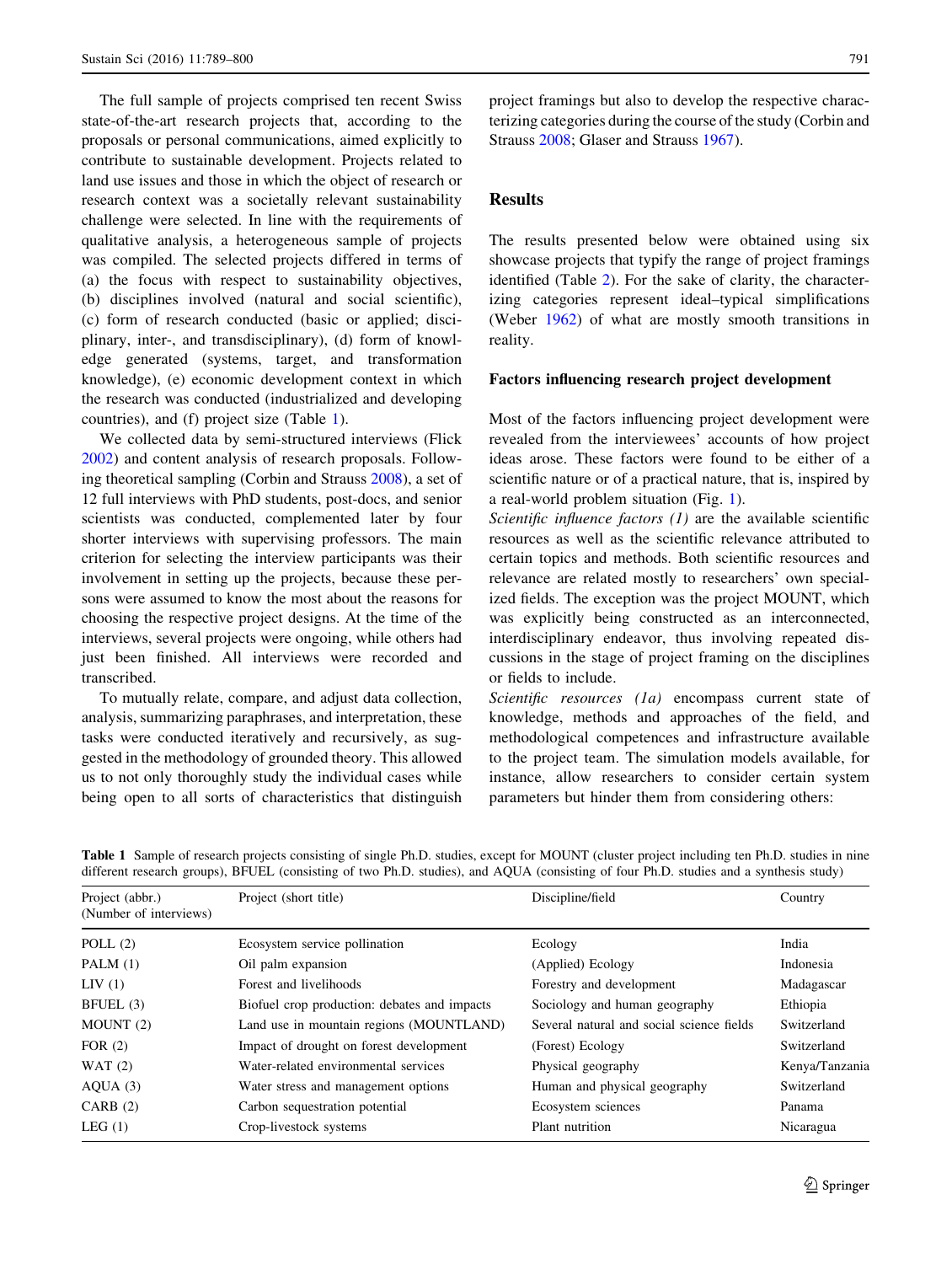| Project<br>(abbr.) | Influence factors in<br>research project<br>development                                                                                                                                                   | Type of scientific contribution                                                                                                                                                                                                                                                                    | Sustainability challenge addressed                                                                                                                                            | Conception of how knowledge<br>will reach addressees                                                                                                                                                                                                                                                                                                             |
|--------------------|-----------------------------------------------------------------------------------------------------------------------------------------------------------------------------------------------------------|----------------------------------------------------------------------------------------------------------------------------------------------------------------------------------------------------------------------------------------------------------------------------------------------------|-------------------------------------------------------------------------------------------------------------------------------------------------------------------------------|------------------------------------------------------------------------------------------------------------------------------------------------------------------------------------------------------------------------------------------------------------------------------------------------------------------------------------------------------------------|
| POLL               | State of research and<br>scientific<br>discussion<br>Personal research<br>interests<br>Available<br>knowledge on<br>local realities due<br>to previous work<br>and existing<br>contacts                   | Clarify whether coffee crop<br>productivity in Kodagu, India,<br>depends on bee pollination<br>facilitated by natural forest<br>fragments in a highly diverse<br>landscape                                                                                                                         | Potential future disappearance of<br>native forest fragments and<br>resultant biodiversity loss, as<br>well as potentially decreasing<br>crop yields                          | Contribution of new insights to<br>scientific discussion<br>Dissemination of knowledge to<br>local coffee farmers through<br>interactions during research and<br>follow-up workshop                                                                                                                                                                              |
| <b>BFUEL</b>       | Personal interests<br>Funder requirements<br>(double project)<br>Adaptations due to<br>initiation of a<br>broader research<br>project                                                                     | Describe the impacts of biofuel<br>crop production on local<br>livelihoods and the debate of the<br>underlying values and world<br>views                                                                                                                                                           | Strongly diverging political<br>positions and opinions on harms<br>and benefits of biofuel crop<br>production                                                                 | Contribution of basic<br>understanding to follow-up<br>research<br>Publication of results in target<br>group language                                                                                                                                                                                                                                            |
| <b>MOUNT</b>       | Running scientific<br>experiments and<br>existing<br>infrastructure<br>Funder requirements<br>(interdisciplinarity)<br>Personal interests<br>Developing a novel<br>approach<br>Expertise of<br>consortium | Model landscape development<br>trends in terms of future<br>ecosystem service provision in<br>Swiss mountain regions due to<br>climate and land use change, and<br>resulting socio-economic<br>consequences<br>Develop political steering<br>mechanisms for dealing with<br>these expected changes | Impacts of probable future climate<br>change on sensitive regional<br>mountain ecosystems and<br>potentially negative land use<br>trends                                      | Anchoring of the research in the<br>case study regions and<br>sensitizing local actors through<br>regular stakeholder dialogues<br>throughout the research                                                                                                                                                                                                       |
| WAT                | Preceding study<br>concerning the<br>problem<br>Institutional context:<br>long-term research<br>strategy of group<br>Available contextual<br>knowledge<br>Shortcoming of<br>approach                      | Model and spatially visualize the<br>availability and distribution<br>options of water-related<br>ecosystem services in the<br>Pangani Basin, Kenya and<br>Tanzania, under present and<br>different future conditions                                                                              | Increasing regional water scarcity<br>with resulting conflicts against<br>the background of increasing<br>population pressure and<br>anticipated impacts of climate<br>change | Stakeholder workshops for<br>triggering debate among<br>different water users and for<br>discussing development options<br>with them<br>(Regular) contact with the crucial<br>regional actor (water authority)<br>during the research upon its<br>identification                                                                                                 |
| CARB               | Knowledge gap<br>Thirst for knowledge<br>Existing<br>infrastructure and<br>afforestation<br>experiment<br>Obvious knowledge<br>demand                                                                     | Quantify plant productivity and<br>carbon sequestration potentials<br>of a traditional pasture and of an<br>afforestation plot in tropical<br>ecosystems using the example of<br>Panama                                                                                                            | Global climate change                                                                                                                                                         | Policy advice allowing better<br>informed decisions<br>The authority in charge of<br>specifying an emissions-trading<br>scheme based on afforestation<br>was interested in the results but<br>not in exchanging ideas during<br>the research<br>A follow-up research project<br>taking up the results to develop<br>concrete options for action was<br>envisaged |

<span id="page-4-0"></span>Table 2 Summarizing paraphrases of core characteristics describing how investigated research projects framed their contributions to sustainable development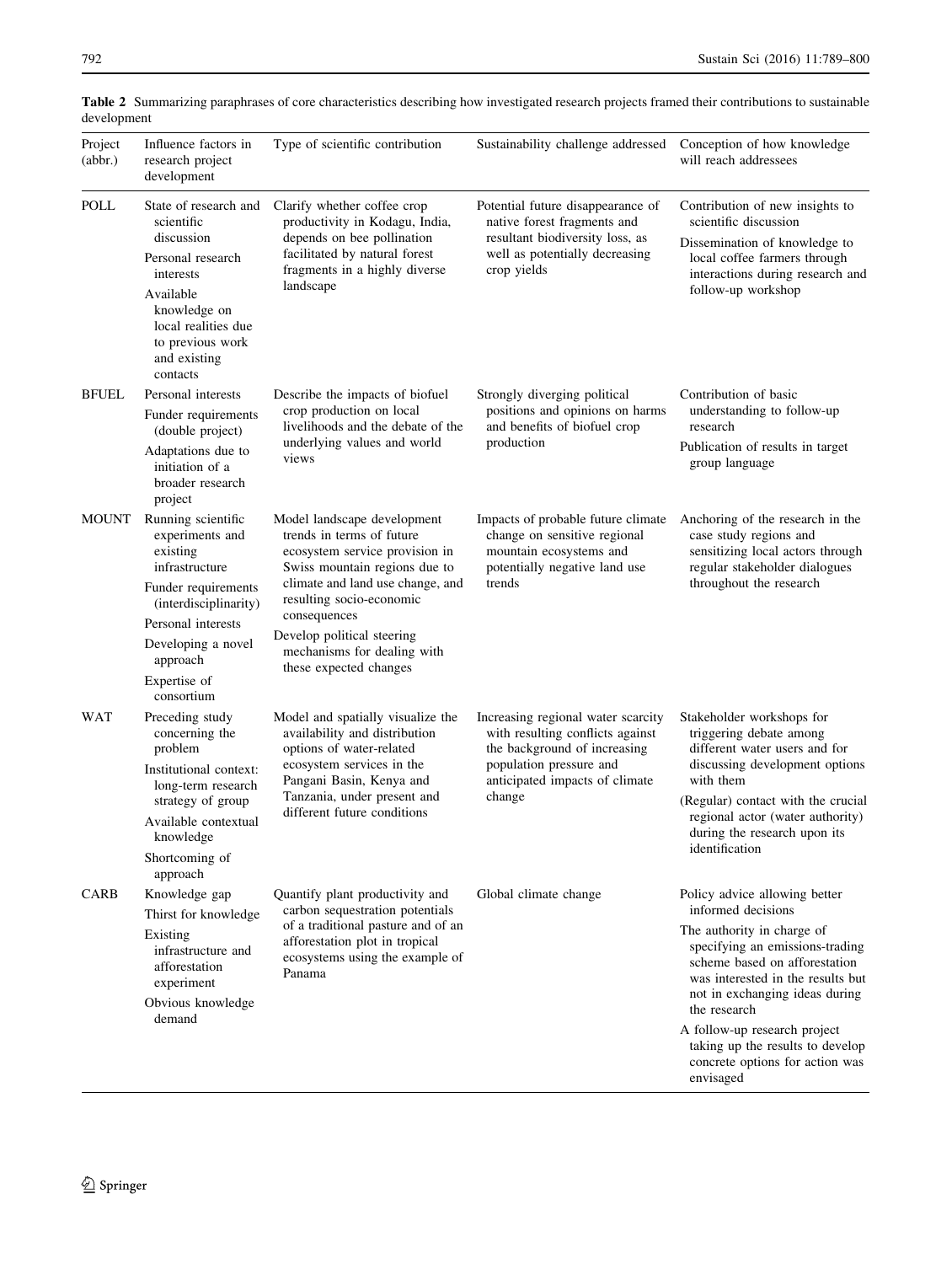<span id="page-5-0"></span>

| <b>Table 2</b> continued |                                                                                                                                                                                            |                                                                                                                                                                                                                                                                                       |                                                                                                                                                                                               |                                                                                                                                                                                                                                                                                            |
|--------------------------|--------------------------------------------------------------------------------------------------------------------------------------------------------------------------------------------|---------------------------------------------------------------------------------------------------------------------------------------------------------------------------------------------------------------------------------------------------------------------------------------|-----------------------------------------------------------------------------------------------------------------------------------------------------------------------------------------------|--------------------------------------------------------------------------------------------------------------------------------------------------------------------------------------------------------------------------------------------------------------------------------------------|
| Project<br>(abbr.)       | Influence factors in<br>research project<br>development                                                                                                                                    | Type of scientific contribution                                                                                                                                                                                                                                                       | Sustainability challenge addressed                                                                                                                                                            | Conception of how knowledge<br>will reach addressees                                                                                                                                                                                                                                       |
| LEG.                     | State of research<br>Expertise of research<br>group<br>Existing partnership<br>with local applied<br>research institution<br>Knowledge demand<br>Access to knowledge<br>of local realities | Determine the use options and<br>performance of the legume<br>Canavalia in terms of nutrient<br>budgets, soil fertility, and<br>agricultural productivity at plot<br>level for introduction into<br>traditional smallholder crop-<br>livestock systems of the<br>Nicaraguan hillsides | Decreasing productivity of<br>smallholder systems in rural<br>Nicaraguan hillsides leading to<br>poverty and soil depletion due to<br>agricultural intensification and<br>population pressure | Good contact with farmers of the<br>project's Central American<br>(applied) research partner<br>allowed close collaboration with<br>the farmers from the beginning<br>The research was to be conducted<br>on-farm and the farmers'<br>knowledge, needs, and<br>experiences were integrated |





''The other thing is the methodical limitation. There are people in the project team who bring in certain strengths. (…) The starting point was these models. We wanted the natural scientific models to generate outputs that can be taken up by the socioeconomic ecosystem services models; thus, this translation of landscape development into ecosystem services. This was the real aim. That is why we needed to concentrate strongly on these models and their capabilities. So, the parameters that were easy to work out or were feasible [in these models] were the first priority ecosystem services we covered. Water, for instance, is one that up until now has not been integrated in the

landscape development model. Although we are working on it, it is simply not there yet (translated from MOUNT 1 p. 6,7).''

Research infrastructure can be a decisive factor when it is required for experimental methods, especially when it is costly. One of the projects reused measurement towers installed for an earlier project: ''It was a coincidence that we simply had these contacts. But that's how science often works and that the [measurement] towers were already there; because the installation costs are, of course, enormous'' (translated from CARB 2, p. 3).

Scientific relevance (1b) encompasses taking up actual scientific discussions or trends in the field in terms of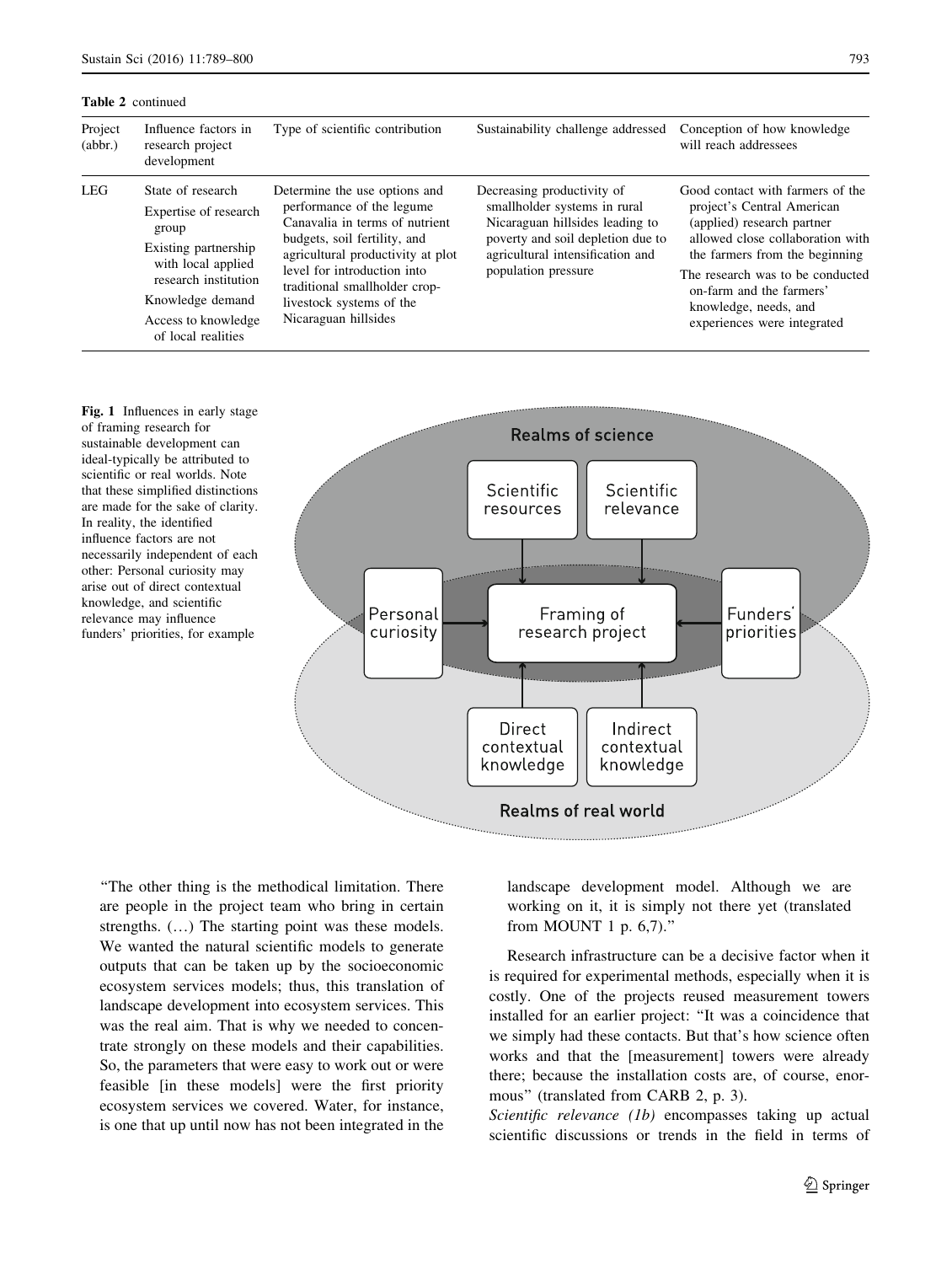questions studied and methodologies used, as well as introducing or advancing innovative concepts and approaches. POLL, for instance, aimed at substantiating scientific discussion on biodiversity conservation and ecosystem services:

"At the time we wrote the proposal, there was  $(...)$ some controversy about this idea. Many people accept that a good argument for conservation, for preserving natural areas, is the pollination services they supply to farmers. If farmers can be persuaded that you need natural areas to raise crop production through the pollination services that those natural areas provide, then they might indeed be persuaded to keep some patches of natural forest. (…) We were interested to see whether the arguments that theoreticians and ecologists were putting forward can actually be applied to that context (POLL 2, p. 1).''

Advancing scientific approaches, for instance, encompasses linking different disciplines on the basis of modeling: A feedback loop would be closed by simulating how suggested policy measures—derived by ecological modeling, among other things—impact ecosystems (Huber et al. [2013\)](#page-11-0). Extending the ecosystem services approach by incorporating the value attributed by different groups of society to certain services as a function of access and time is another example of how advancing scientific approaches influences project framing (WAT 1, p. 4).

Problem-related influence factors (2) are based on researchers' direct and indirect contextual knowledge of real-world situations.

Direct contextual knowledge (2a) includes what researchers know and have learned about a sustainability challenge, its history, current trends, and local perceptions, typically through fieldwork. In some projects, researchers were familiar with such local realities because of previous research of their own or that of team members in the same region or socio-cultural context. These projects were embedded in a longer term presence of the research group in the region, featuring a broader strategy oriented to support societal problem solving.

Indirect contextual knowledge (2b) is knowledge that researchers access via networks and project partners. LEG, for instance, benefited from collaboration with a national applied research institution working in the area, in which it had cultivated long-term contacts. This local research partner provided the researchers with access to farmers who placed trust in them so that they could consider local needs, views, priorities, and knowledge: ''We are not the experts in the field. Neither the Ph.D. student nor myself could tell a priori which kind of research these farmers needed. We are only able to do so thanks to our partners (LEG, p. 6).''

Further influence factors (3) includes personal curiosity of the researchers and the priorities set by research funders. Whether such influences are motivated by scientific advancement, societal problem solving, or represent a combination of the two depends on the respective researchers' priorities.

Personal curiosity  $(3a)$  is motivated by scientific understanding, for instance, the wish to better understand or model an observed phenomenon or development.

Funders' priorities (3b) and requirements were also found to be influential in some projects. In the case of MOUNT, a crucial funder demanded, for example, connecting experimental work with socio-economic and landscape modeling, as well as with a political study, to trigger interdisciplinary integration (MOUNT 1, p. 1).

#### Characteristics of project framings

We found that the characteristics of researchers' project framings differed in terms of (1) the types of intended scientific contributions; (2) real-world sustainability challenges addressed, and (3) researchers' conceptions of how knowledge would reach its addressees.

#### Types of scientific contributions

Although the projects were from different disciplines and concerned a thematically diverse set of sustainability challenges, they featured, in essence, three types of scientific contributions: Researchers envisaged providing an improved (fundamental) understanding of certain phenomena, outlining (more) sustainable resource use patterns, and determining selected parameters in specific contexts. Providing improved (fundamental) understanding of certain phenomena  $(1a)$  is a common type of research. It involves identifying cause–effect relationships or deepening the understanding of behavior patterns and their drivers. If directed at sustainable development, it extends the knowledge base, which may eventually inform judgments and decisions regarding the ways we meet our needs. POLL, for example, investigated cause–effect relationships in testing whether coffee crop production in a certain area depended significantly on pollination services facilitated by nearby high-biodiversity areas (Boreux et al. [2013](#page-11-0)). Clarifying worldviews, social positions, and self-understanding in the biofuel debate is another example:

''I would like to contribute to seeing what underlies these positions—why do some have this interest and others have another one—to clarify whether there are needs that have not been considered thus far, or why someone has taken up a certain stance over this issue. Moreover, to be able to assess in this terms of pros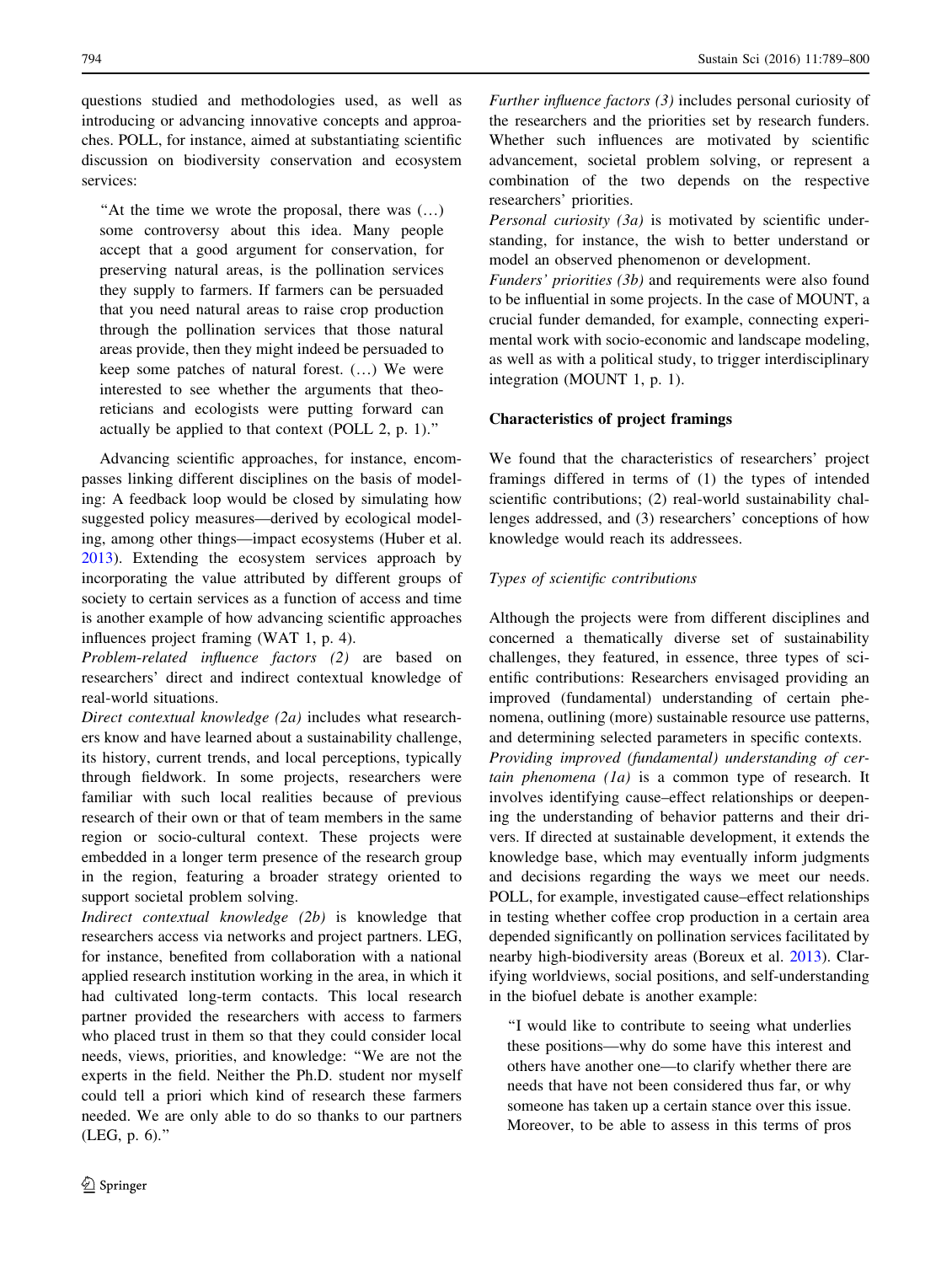and cons—what is really important and which positions are fed by self-interest'' (translated from BFUEL 2, p. 15).

Outlining (more) sustainable resource use patterns (1b) builds on scientifically well-described phenomena. Different disciplinary knowledge bases are integrated to develop a bigger picture. In the investigated land use research, such bigger pictures consisted of regional resource use patterns. The projects provide knowledge on respective steering and governance options. This was framed, for instance, as the impact of global change and political framing conditions on future development of dominant land use forms in Swiss mountain regions (MOUNT 1, p. 3), and as water distribution options in the Pangani Basin in Kenya and Tanzania in consideration of economic development, livelihood, and ecosystem needs (Notter [2010](#page-12-0)).

Determining selected parameters in specific contexts (1c) builds on generally well-described phenomena but provides or deepens their understanding for a specific (local) context. For instance, an established micrometeorological measurement method was used to determine the carbon sequestration potentials of two predominant land use types in the tropics (Wolf et al. [2011](#page-12-0)), resulting in the first dataset of this parameter for this climatic zone. As another example, local soils best suited for introducing a selected legume species into a traditional crop-livestock system were identified to increase on-farm productivity and soil fertility (Douxchamps et al. [2010](#page-11-0)). The research built on well-described nutrient cycle mechanisms.

#### Sustainability challenge addressed

For analyzing the sustainability challenges the research projects referred to, the descriptions of the challenges were emphasized, specifically, the most distinctive characteristics of these descriptions. The problems' state of being manifest, recognized, and resolved in the real-world turned out to be a fundamental feature. The problems are differentiated as those in an early stage of being identified by people and those that are widely recognized with rather clear strategies to be acted upon—virtually representing two ends of a spectrum (For a detailed analysis of researchers' sustainability conceptions, see Wuelser [2014](#page-12-0)). Problems that are about to be identified  $(2a)$  in the real world are possible, anticipated negative consequences of current or past practices. They are not yet or only just apparent. In the eyes of the researchers, people are not necessarily aware of them nor do they argue about whether or what about the current development is problematic, and for whom. There might be no consensus on what the problem is. Consequently, coping strategies are hardly discussed, or they are not broadly approved. Projects

featuring these characteristics addressed potential negative consequences of land use practices as well as those of external influences on land use, such as climate and global change. One project referred to the potential future problem of insufficient bee pollination supposedly leading to decreasing productivity in a coffee-growing area due to diminishing bee habitats in form of natural forest areas. It addressed the tendency to turn these natural habitats into monoculture plantations. The coffee farmers were reported to be largely unaware of this potential problem because it had not (yet) become apparent to them (POLL 1, p. 14). In the case of BFUEL, it was contested whether positive or negative consequences of biofuel crop production prevailed, that is, what was about to become problematic, and for whom:

''I saw that the topic was extremely controversial and that you can find virtually every possible statement on what biofuels do or don't do. Really, every one of them is possible, depending considerably on the actor or the actor group, whether this is described in a very positive, very negative, or rather balanced way'' (BFUEL 2, p. 3).

Widely recognized problems featuring rather clear strategies to be acted upon (2b) are described as being rather obvious and well known, as well as uncontested in principle. The process of identifying strategies for mitigating such problems seems to be ongoing or partly even advanced. The problem of water scarcity in the Pangani Basin in Kenya and Tanzania, for example, had been recognized and fought by international development organizations for decades. Problem-solving efforts were made on different levels, but different sectoral policies conflicted with each other. The advocated strategy for acting upon the problem—introducing a water rate—had so far been unsuccessful, as the researchers assumed, because the responsible authority had too little power (WAT 1, pp. 15/ 16).

#### Researchers' conceptions of how knowledge reaches its addressees

The researchers' project descriptions and explanations mostly entailed specific notions of how the knowledge they produced would reach its addresses. They can be sorted into two ideal typical categories: Disseminating results and interactive concepts.

Disseminating results  $(3a)$  means passing on scientific knowledge in a unidirectional manner to selected actors within or outside academia. This comprises, but is not limited to, publishing in scientific journals or other suitable, typically target-group-specific media. In so doing, contributing to societal change is handled mostly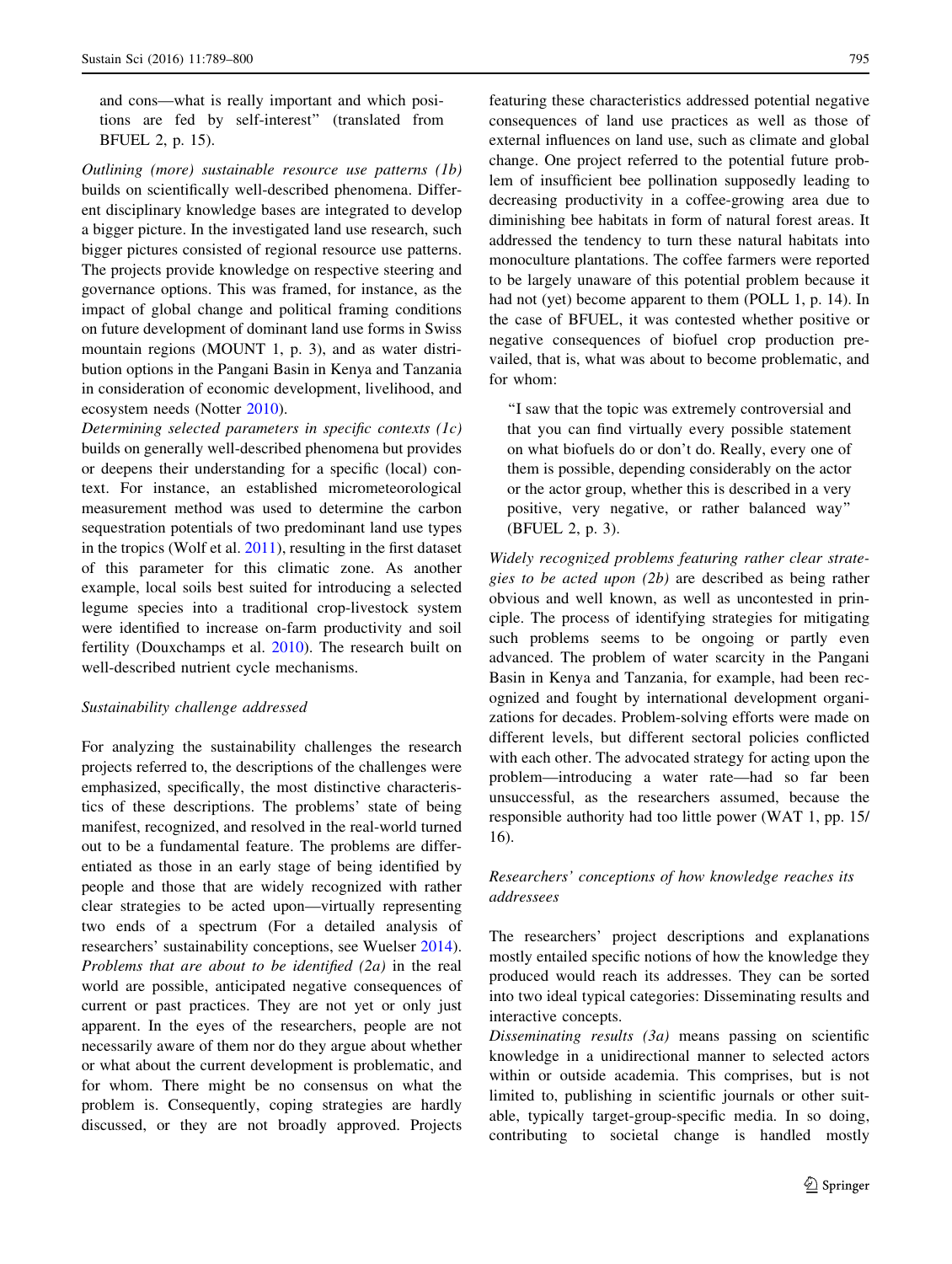separately from the actual research process. It can be conceptualized both as forms of one-time communication activities after research is finalized and as (repeated) communication activities during research. Depending on the situation, the knowledge is considered to be of direct use for acting upon a sustainability challenge, or it flows into intermediary projects or activities, that is, it is supposed to be of use indirectly. Researchers' intent to communicate the results upon publication directly to the national authority in charge of climate politics—referred to as policy brief—(CARB 2, p. 2) exemplifies the one-time communication model. Repeated communication activities comprise, for instance, using a number of overall stakeholder meetings throughout the research ''to convey the idea of implementing the political measures that one will suggest, also a little outwards and—besides the scientific aim—to some degree also to pursue the goal of having an impact on the real politics'' (MOUNT 1, p. 4).

Interactive concepts of how knowledge reaches its addressees (3b) are also referred to as mutual learning processes (Klein et al. [2001\)](#page-11-0). They are common in transdisciplinary and most participatory research approaches and ideally form an integral part of the actual research. This means that expertise, priorities, and questions of nonacademic actors are considered or even integrated into the ongoing research and regarded as relevant in substance. The interactive concepts we encountered were built on existing and well-working contact networks providing access to local people's needs and knowledge, which considerably facilitated close collaboration with them. Using a bottom-up participatory process, the local farmers, for instance, selected the—most promising from their perspective—crop species to study, which also considerably increased trust in the research, as well as its direct usefulness on the ground (LEG, p. 3).

#### **Discussion**

#### Project framing is based on researchers' scientific competences

Our analysis suggests that when it comes to framing concrete project ideas, research for sustainable development is predominantly influenced by scientific considerations (Table [2](#page-4-0)). Projects are framed based on the perspective of researchers' scientific competences rather than being based on societal actors' problem perceptions. The stories told about how a project idea emerged mostly started with existing scientific resources, contacts and interests, previous research to follow up, or specific funding opportunities to seize. Real-world problem–related considerations were mentioned later and to stress the relevance of the research. Societal actors' problem perspectives and knowledge needs influenced research questions predominantly indirectly. Project framings seemed to be more strongly shaped by the type of research objects previously analyzed, known methods, measuring devices acquired, established working relations, and the intention to advance methods and theories, while the wish to support society in handling the sustainability problem was given more of an overarching importance or it built the context of application.

This finding is somewhat in contrast to the literature claiming that to be relevant for handling sustainability challenges, research should start from societal actors' problem perceptions and knowledge needs, ideally using joint problem framing or at least framing projects from a real-world perspective (Hirsch Hadorn et al. [2008](#page-11-0); Jahn et al. [2012](#page-11-0); Wuelser et al. [2012\)](#page-12-0). While the significance of scientific considerations in project set up is absolutely necessary and understandable, research is after all a scientific endeavor, it is also clear that including non-academic actors and stakeholders potentially increases the relevance of research. This may not only happen through applying transdisciplinary approaches to the project but also through contacts, exchanges, collaborations, or fieldwork prior to the project. Furthermore, our results suggest that the problem orientation of research might be hindered by (a) the dominant incentives and rewards of the scientific system, such as pressure to publish as much as possible and in high-ranking journals or funding schemes focusing on disciplinary excellence only and (b) the fact that while such claims sound simple in theory, fulfilling them is very demanding, laborious, and time-consuming.

#### State of understanding matters

In line with Pohl et al.  $(2010)$  $(2010)$ , Clark et al.  $(2011)$  $(2011)$  $(2011)$ , and Enengel et al. [\(2012\)](#page-11-0), we find not one best, but heterogeneous patterns of how projects envisage contributing to sustainable development. Furthermore, our study points to how strongly the state of understanding, both in science and society, influences problem framing (Fig. [2](#page-9-0)).

In our sample, the types of scientific contributions to sustainable development, as determined in the stage of project framing, depended on the scientific understanding of the phenomena being considered. The questions that can be explored are constrained by the scientific understanding of the phenomena that influence, explain, or cause a sustainability challenge. In the context of producing knowledge for tackling sustainability problems, the state of scientific understanding on the one hand precludes certain research questions to be pursued. BFUEL, for instance, was started at a time when the impact of biofuel on local livelihoods was largely unknown. The controversy about whether—and under what circumstances—biofuel is a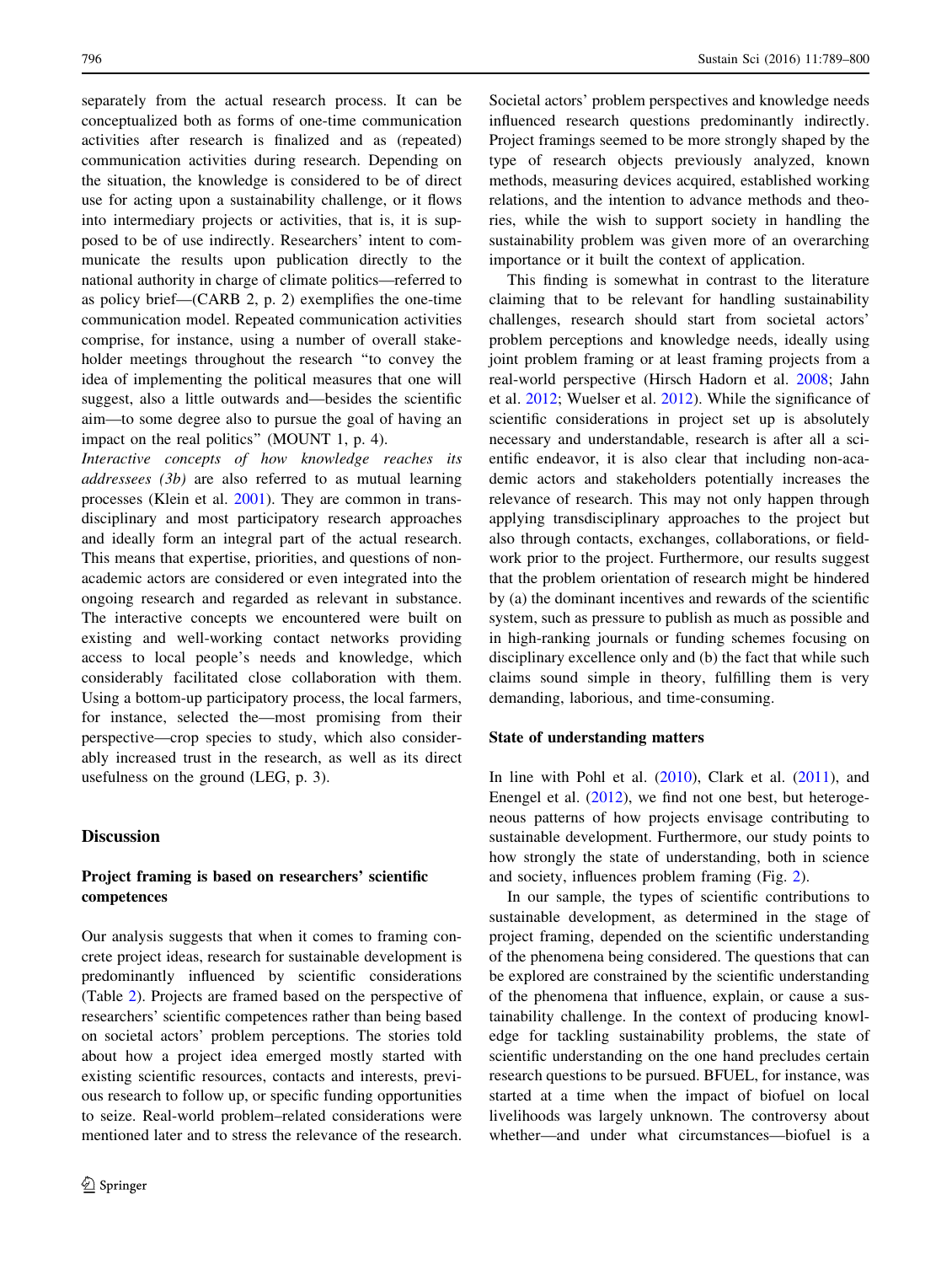<span id="page-9-0"></span>

| Scientific understanding |                       | Unknown or<br>controversial | Widely recognized<br>and accepted |
|--------------------------|-----------------------|-----------------------------|-----------------------------------|
|                          | Unknown, hypothetical | <b>POLL</b>                 |                                   |
|                          | or controversial      | <b>BFUEL</b>                |                                   |
|                          | Established and       | <b>MOUNT</b>                | <b>WAT</b>                        |
|                          | accepted              |                             | CARB                              |
|                          |                       |                             | <b>LEG</b>                        |

Real world problem recognition

Fig. 2 Project framing is influenced by both state of scientific understanding of phenomena related to a problem and problem recognition by relevant actors and stakeholders in real world

blessing or a curse was hardly understood scientifically (BFUEL 1, p. 7). Scientifically very well described mechanisms, on the other hand, allow for the formulation of straighter applicable sets of research questions with respect to problem solving. If the problem is broadly recognized by the crucial stakeholders as well, the project design can be well tailored for acting upon the problem straightforwardly. However, this may happen at the expense of scientific rewards in form of high-ranking publications (e.g. LEG, p. 6). As these examples show, the influences of scientific understanding and societal problem recognition on project framing seem to be interconnected (Fig. 2). Recognition of a problem by societal actors and decision makers mirrors, to some extent, the process of finding a way to act upon it. However, the choice of research questions seems to be influenced by a combination of the extent to which a problem has become manifest, the extent to which it is recognized by societal actors and stakeholders, including the degree of consensus about what is problematic, and the existence of a strategy to act upon the problem.

#### Interactive ways of knowledge exchange do not necessarily mean greater relevance

In our sample, researchers' conceptions of how knowledge would reach its addressees partly followed the linear (deficit) model of knowledge dissemination (Van de Kerkhof and Wieczorek [2005](#page-12-0)). The projects using interactive concepts revealed that—in some contrast to the literature (e.g. Hirsch Hadorn et al. [2008](#page-11-0); Klein et al. [2001;](#page-11-0) Wiek et al. [2012\)](#page-12-0) interactive ways of knowledge exchange do not generally represent a more suitable way of contributing to societal problem solving. These models may be less effective in case (a) scientific understanding and societal problem recognition are very poor, so researchers have to first develop a scientific understanding of the phenomenon. Also in some cases, (b) researchers are familiar with the real-world problem situation and scientific understanding is sufficient, mutual learning interactions with stakeholders yield little added value for both sides. Note that in the latter case, there may instead be a specific linear knowledge demand from stakeholders to researchers, similar to selecting the most promising crop species in the case of LEG.

Whether scientific findings find their way into policy making during or after the research may not be that crucial. Our expectation that researchers following the linear model typically communicate results at the end of research directly to the addressees turned out to be too simplistic, however. Some researchers planned to communicate their scientific findings at several stages of the research process. Further, it is worth stressing that the majority of the researchers envisioned their knowledge contribution to become effective via multi-level procedures, for example, being taken up by a follow-up or a larger research, development, or other sort of intermediary project.

#### Project framing typology

The ways in which the researchers framed their projects can, in summary, be classified along the three types of scientific contributions described above (Table [3](#page-10-0)):

- The first type of project framing aims at providing a more fundamental or differentiated understanding of the crucial aspects of a (potentially) problematic development in the real world. Researchers deem the sustainability challenge to be inadequately understood scientifically and insufficiently recognized: Societal actors are perceived to be hardly aware of the problem or they disagree on what the problem actually is. The scientific understanding and societal recognition of the sustainability challenge feature major open questions and are characterized by controversies about what should be deemed problematic. Such project framing is also applied when the state of knowledge fails to satisfactorily explain certain observations.
- The second type of project framing provides—in the case of land use issues—knowledge about the bigger picture of resource management and its longer term effects. By outlining more sustainable resource use patterns in the form of scenarios, researchers aim to provide a basis for political debates and decisionmaking. The precondition for such simulation work is reliable scientific understanding of the underlying phenomena. However, in our sample, recognition of the sustainability challenge to which these projects were related, differed. This implies that scenarios might be useful contributions at different stages in societal problem solving, ranging from early discussions on what trends may be problematic to advanced shaping of details.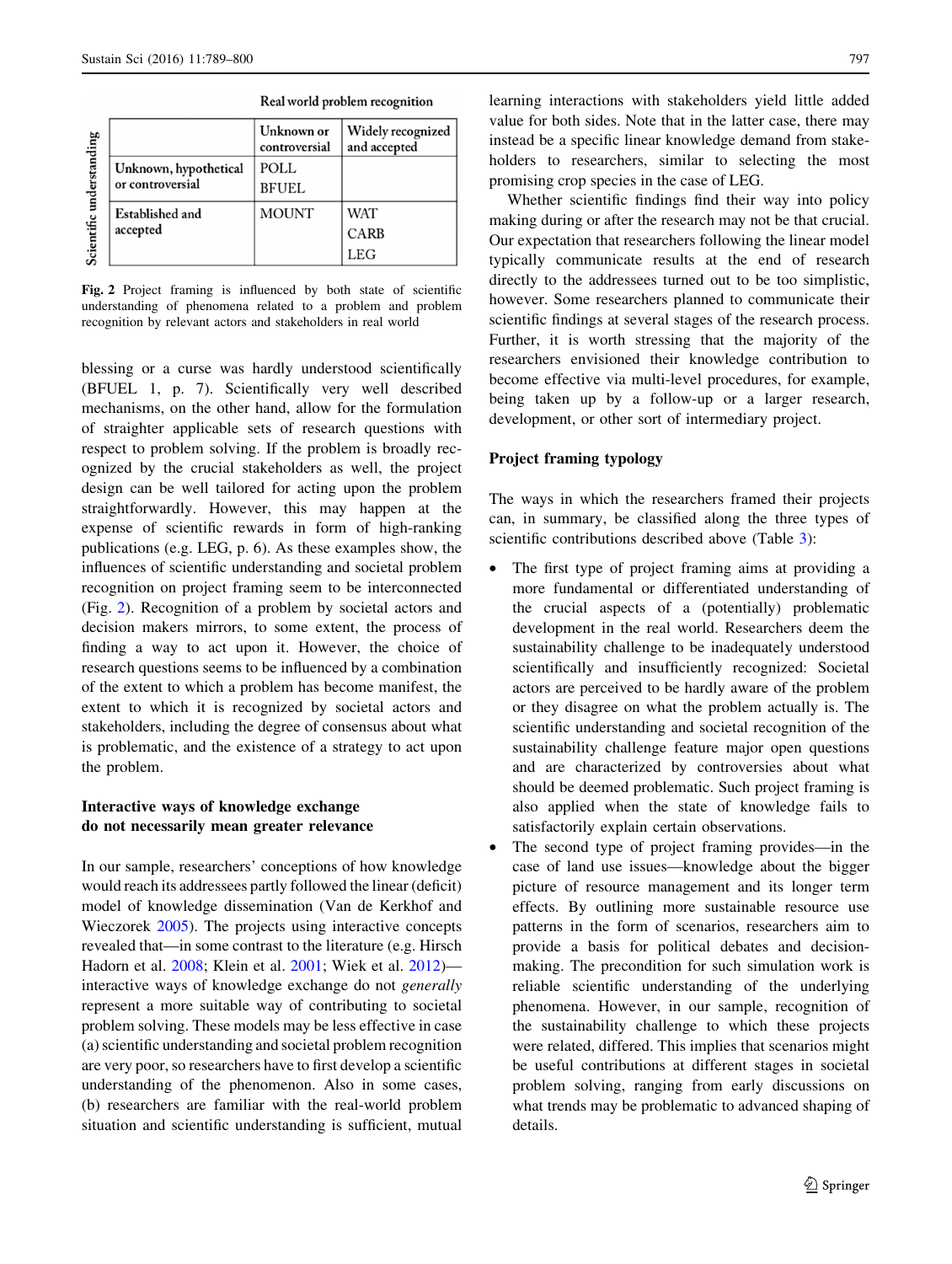<span id="page-10-0"></span>Table 3 Three models of how researchers frame scientific contributions to sustainable development



The third type of project framing refers to real-world sustainability challenges that are broadly recognized and little contested. Such projects provide contextually specified knowledge, answering particular questions or knowledge demands for enabling societal actors to take action in some way or implement a policy. Scientifically, the research builds on well-understood phenomena.

With respect to how knowledge is to reach its addressees, different approaches are selected. They seem not to depend on the state of scientific or societal problem understanding and are thus not assigned to the three types of project framing.

### **Conclusions**

In the context of sustainable development, it is essential to try and maximize the potential societal relevance of scientific contributions in the early stage of designing and planning projects. Our analysis of researchers' considerations during project framing provides the following insights into this process:

In contrast to claims found in the literature, project framing in research for sustainable development is predominantly influenced by scientific considerations, such as existing scientific infrastructure, previous research to follow-up, or specific funding opportunities to seize. Real-world problem–related considerations are of minor significance and are often mentioned to stress the relevance of the research. Moreover, research problem orientation might be hindered by the dominant incentives and rewards of the scientific system, such as pressure to publish as much as possible and in highranking journals or funding schemes focusing on disciplinary excellence only. In this respect, research for sustainable development seems to not differ considerably from other types of research. Taking the problem-related influence factors more seriously, for instance, by involving relevant non-academic knowledge-holders in project framing, might be central to changing this situation.

The major consideration of researchers during project framing can be summarized in three models. They correspond to the types of envisaged scientific contributions: (1) Providing an improved understanding of certain phenomena, (2) outlining (more) sustainable resource use patterns, and (3) determining selected parameters in specific contexts (Table 3). The typology points out that considering both the extent to which a problem is scientifically understood and the process of how societal problems are recognized and tackled seem to be crucial for conceiving policy-relevant knowledge contributions to sustainable development. Considering these two factors and their implications for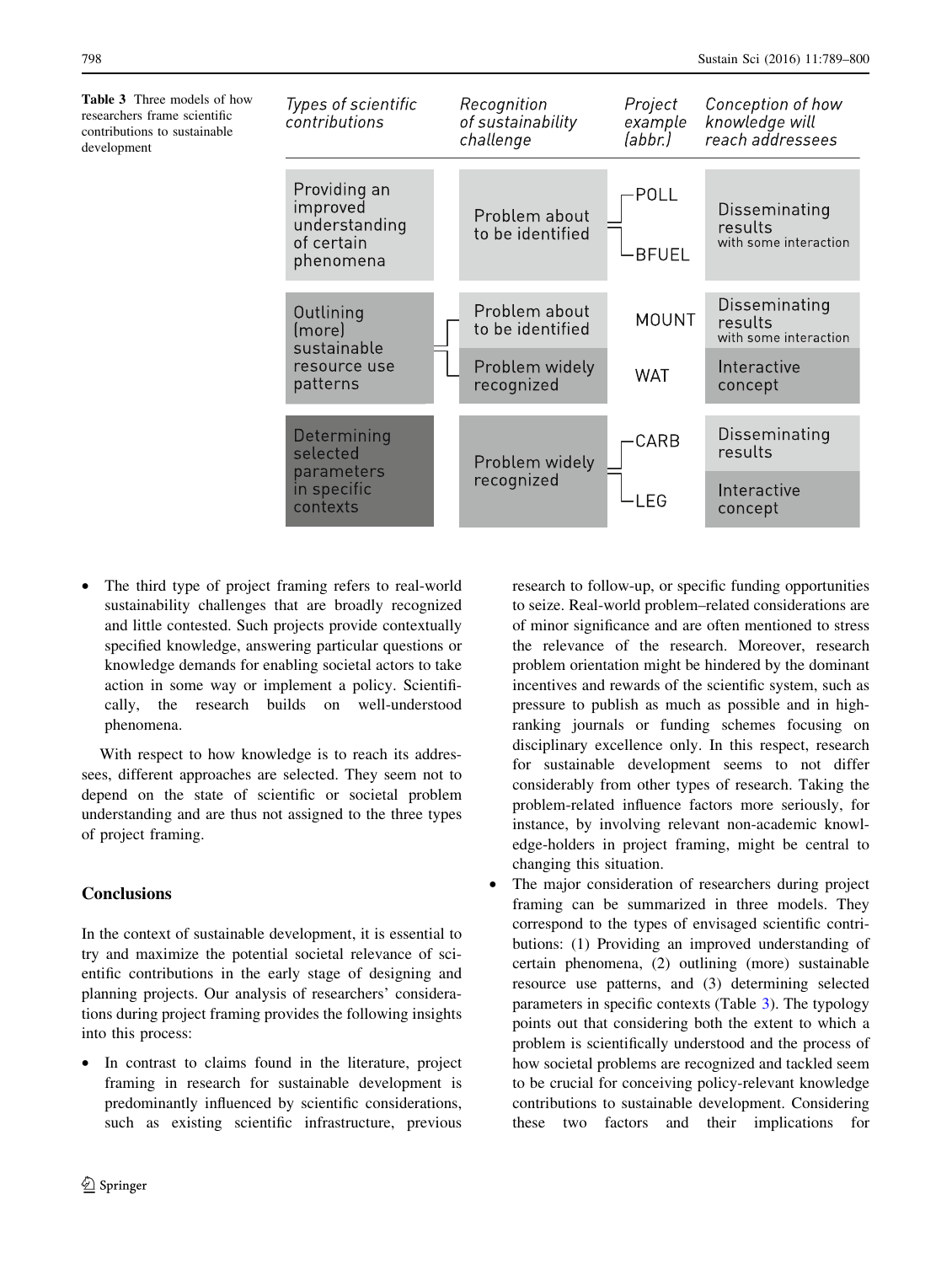<span id="page-11-0"></span>sustainability research might be worthwhile to allow for a diversity of research models.

The typology sheds light on how researchers frame scientific contributions to sustainable development. In addition to describing researchers' reasoning, the typology can be used to improve project design and reconcile sustainability science expectations with research realities. It is a starting point for reflecting on one's own or a team's assumptions with respect to a sustainability problem, its understanding in science and society, and the knowledge required to act upon it. Through such reflection, the typology supports researchers by characterizing more precisely what they do, why, and how so that they can try to maximize the potential societal relevance of their work.

The typology is based on a sample of ten Swiss-based land use projects, and it may be extended to different types of sustainability issues. Therefore, we do not claim it is complete. Nevertheless, we hope these findings help to advance policy-relevant research for sustainable development by bridging the ''discrepancy between what people need and want when they live in an area, and what researchers are happy to investigate'' (POLL 1, p. 21).

Acknowledgments This research was funded by a grant from the Swiss National Science Foundation and supported by the Competence Center for Environment and Sustainability of the ETH Domain. We thank Gertrude Hirsch Hadorn for her valuable inputs and the Environmental Philosophy Group for their support. Further, we are grateful to all colleagues who took the time for being interviewed and were willing to share their views for this study. Last but not least, we would like to thank two anonymous reviewers for their insightful comments on an earlier version of this article.

Open Access This article is distributed under the terms of the Creative Commons Attribution 4.0 International License ([http://crea](http://creativecommons.org/licenses/by/4.0/) [tivecommons.org/licenses/by/4.0/\)](http://creativecommons.org/licenses/by/4.0/), which permits unrestricted use, distribution, and reproduction in any medium, provided you give appropriate credit to the original author(s) and the source, provide a link to the Creative Commons license, and indicate if changes were made.

#### References

- Boreux V, Kushalappa CG, Vaast P, Ghazoul J (2013) Interactive effects among ecosystem services and management practices on crop production: pollination in coffee agroforestry systems. Proc Natl Acad Sci 110:8387–8392. doi[:10.1073/pnas.1210590110](http://dx.doi.org/10.1073/pnas.1210590110)
- Cash DW, Clark WC, Alcock F, Dickson NM, Eckley N, Guston DH, Jager J, Mitchell RB (2003) Knowledge systems for sustainable development. Proc Natl Acad Sci USA 100:8086–8091. doi:[10.](http://dx.doi.org/10.1073/Pnas.1231332100) [1073/Pnas.1231332100](http://dx.doi.org/10.1073/Pnas.1231332100)
- Cash DW, Borck JC, Patt AG (2006) Countering the loading-dock approach to linking science and decision making. Sci Technol Hum Values 31:465–494
- Clark WC, Tomich TP, van Noordwijk M, Guston D, Catacutan D, Dickson NM, McNie E (2011) Boundary work for sustainable development: natural resource management at the Consultative

Group on International Agricultural Research (CGIAR). Proc Natl Acad Sci. doi[:10.1073/pnas.0900231108](http://dx.doi.org/10.1073/pnas.0900231108)

- Corbin JM, Strauss AL (2008) Basics of qualitative research : techniques and procedures for developing grounded theory. Sage Publications, Thousand Oaks
- Couix N, Hazard L (2013) When the future of biodiversity depends on researchers' and stakeholders' thought-styles. Futures 53:13–21. doi[:10.1016/j.futures.2013.09.005](http://dx.doi.org/10.1016/j.futures.2013.09.005)
- Denzin NK, Lincoln YS (2005) The SAGE handbook of qualitative research. Sage Publications, Thousand Oaks
- Douxchamps S, Humbert F-L, Hoek R, Mena M, Bernasconi S, Schmidt A, Rao I, Frossard E, Oberson A (2010) Nitrogen balances in farmers fields under alternative uses of a cover crop legume: a case study from Nicaragua. Nutr Cycl Agroecosyst 88:447–462. doi:[10.1007/s10705-010-9368-2](http://dx.doi.org/10.1007/s10705-010-9368-2)
- Enengel B, Muhar A, Penker M, Freyer B, Drlik S, Ritter F (2012) Co-production of knowledge in transdisciplinary doctoral theses on landscape development—an analysis of actor roles and knowledge types in different research phases. Landsc Urban Plan 105:106–117
- Fleck L (1986) The problem of epistemology. In: Cohen RS, Schnelle T (eds) Cognition and facts: materials on Ludwik Fleck. D. Reidel Publishing Company, Dordrecht, pp 79–112
- Flick U (2002) An introduction to qualitative research. Sage, London
- Gallopin GC, Funtowicz S, O'Connor M, Ravetz J (2001) Science for the twenty-first century: from social contract to the scientific core. Int Soc Sci J 53:219–229. doi:[10.1111/1468-2451.00311](http://dx.doi.org/10.1111/1468-2451.00311)
- Glaser BG, Strauss AL (1967) The discovery of grounded theory strategies for qualitative research. de Gruyter, New York
- Guston DH (2001) Boundary organizations in environmental policy and science: an introduction. Sci Technol Hum Values 26:399–408
- Harris F, Lyon F (2013) Transdisciplinary environmental research: building trust across professional cultures. Environ Sci Policy 31:109–119
- Hirsch Hadorn G, Hoffmann-Riem H, Biber-Klemm S, Grossenbacher-Mansuy W, Joye D, Pohl C, Wiesmann U, Zemp E (2008) Handbook of transdisciplinary research. Springer, Heidelberg
- Huber R, Rigling A, Bebi P, Brand FS, Briner S, Buttler A, Elkin C, Gillet F, GrÍt-Regamey A, Hirschi C, Lischke H, Scholz RW, Seidl R, Spiegelberger T, Walz A, Zimmermann W, Bugmann H (2013) Sustainable land use in mountain regions under global change: synthesis across scales and disciplines. Ecol Soc 18(3):36. doi:[10.5751/ES-05499-180336](http://dx.doi.org/10.5751/ES-05499-180336)
- Jahn T, Bergmann M, Keil F (2012) Transdisciplinarity: between mainstreaming and marginalization. Ecol Econ 79:1–[10.](http://dx.doi.org/10.1016/j.ecolecon.2012.04.017) doi:10. [1016/j.ecolecon.2012.04.017](http://dx.doi.org/10.1016/j.ecolecon.2012.04.017)
- Kates RW, Clark WC, Corell R, Hall JM, Jaeger CC, Lowe I, McCarthy JJ, Schellnhuber HJ, Bolin B, Dickson NM, Faucheux S, Gallopin GC, Grubler A, Huntley B, Jager J, Jodha NS, Kasperson RE, Mabogunje A, Matson P, Mooney H, Moore B, O'Riordan T, Svedin U (2001) Environment and development— Sustainability science. Science 292:641–642
- Klein JT, Grossenbacher-Mansuy W, Häberli R, Bill A, Scholz RW, Welti M (2001) Transdisciplinarity: Joint Problem Solving among Science, Technology, and Society. In: Environment SPP (ed) Synthesebücher. Birkhäuser Verlag, Basel, p 332
- Komiyama H, Takeuchi K (2006) Sustainability science: building a new discipline. Sustain Sci 1:1–6
- Kriebel D, Tickner J, Epstein P, Lemons J, Levins R, Loechler EL, Quinn M, Rudel R, Schettler T, Stoto M (2001) The precautionary principle in environmental science. Environ Health Perspect 109:871–876
- Krutli P, Stauffacher M, Flueler T, Scholz RW (2010) Functionaldynamic public participation in technological decision-making: